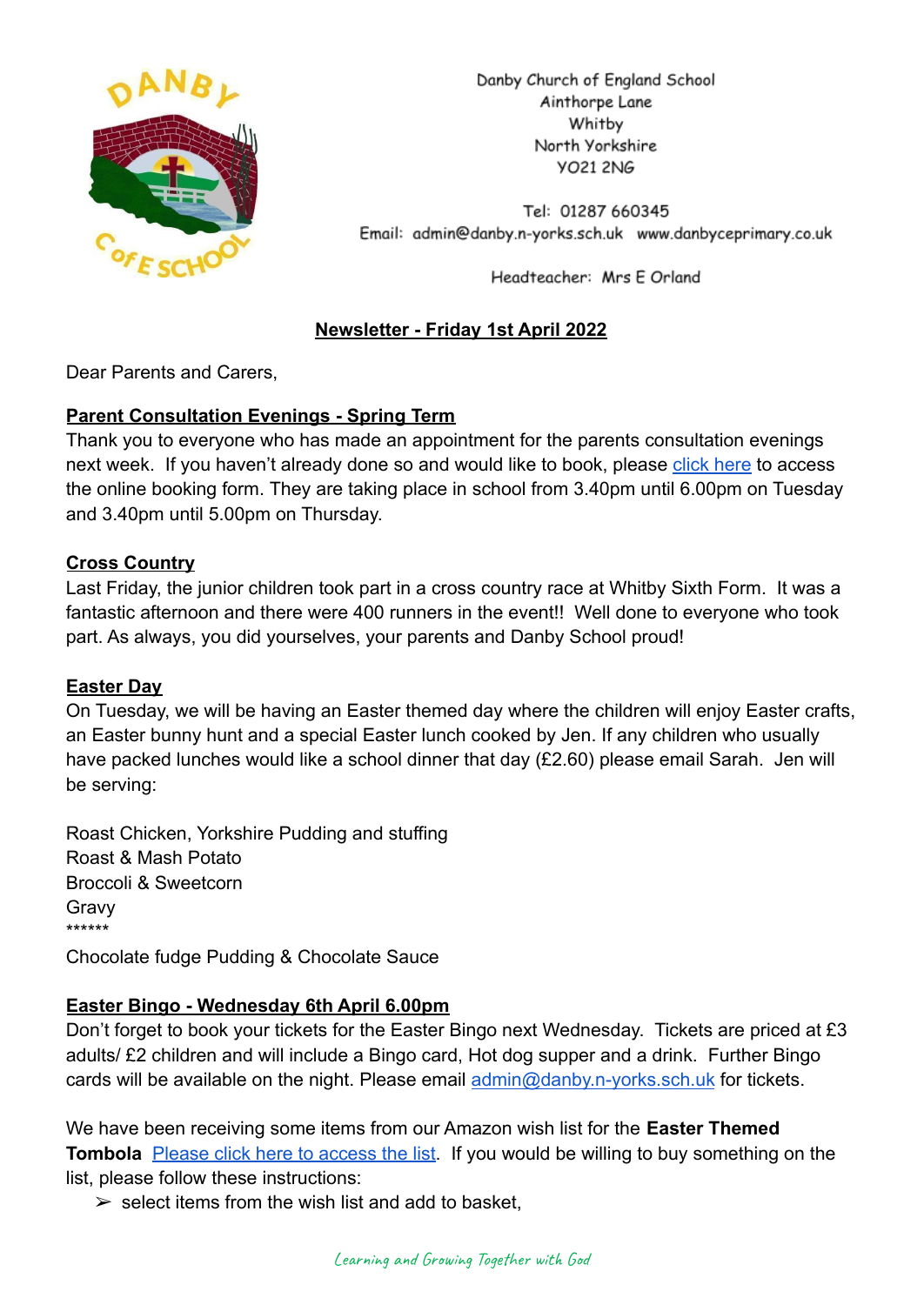- $\triangleright$  proceed to checkout
- ➢ select the delivery address 'Sarah Buckworth's Gift Registry Address',
- $\triangleright$  check them out and then they will be delivered directly to school.

## **COVID Update**

We have had 0 confirmed cases in school this week. Please remain vigilant and follow the advice sent to you in previous emails. Thank you.

# **Changes to measures and guidance for managing COVID-19 in education and childcare settings from Friday 1 April**

As you will be aware there is a change to the Government guidance which takes effect from 1st April.

From Friday 1st April the guidance in relation to school settings now advises that:

• children and young people who are unwell and have a high temperature should stay at home and avoid contact with other people. They can go back to school, college or childcare when they no longer have a high temperature, and they are well enough to attend

• adults with a positive COVID-19 test result should try to stay at home and avoid contact with other people for 5 days, which is when they are most infectious. For children and young people aged 18 and under, the advice will be to stay at home and avoid contact with other people for 3 days.

I hope this new guidance clarifies the situation in the event that your child becomes unwell and can I take this opportunity to thank you all for your ongoing support throughout the pandemic.

## **Diary Dates**

| Swimming                                 | Thursdays 7/4, 28/4, 12/5, 26/5, 16/6, 30/6,<br>14/7 |
|------------------------------------------|------------------------------------------------------|
| <b>Forest School</b>                     | Thursdays 5/5, 19/5, 9/6, 23/6, 7/7, 21/7            |
| <b>Easter holidays</b>                   | 11th April - 22nd April                              |
| Teacher Training Day - school closed     | Monday 25th April                                    |
| <b>School starts for the Summer Term</b> | Tuesday 26th April                                   |
| Peat Rigg Residential Y3/4               | Wednesday 27th - Friday 29th April                   |
| <b>May Day Bank Holiday</b>              | Monday 2nd May                                       |
| Jubilee Event - Village Hall 10am - 2pm  | Friday 27th May                                      |
| <b>Half Term</b>                         | Monday 30th May - Friday 3rd June                    |
| <b>Whole School Photos</b>               | Monday 20th June                                     |
| <b>School breaks up for Summer</b>       | Friday 22nd July                                     |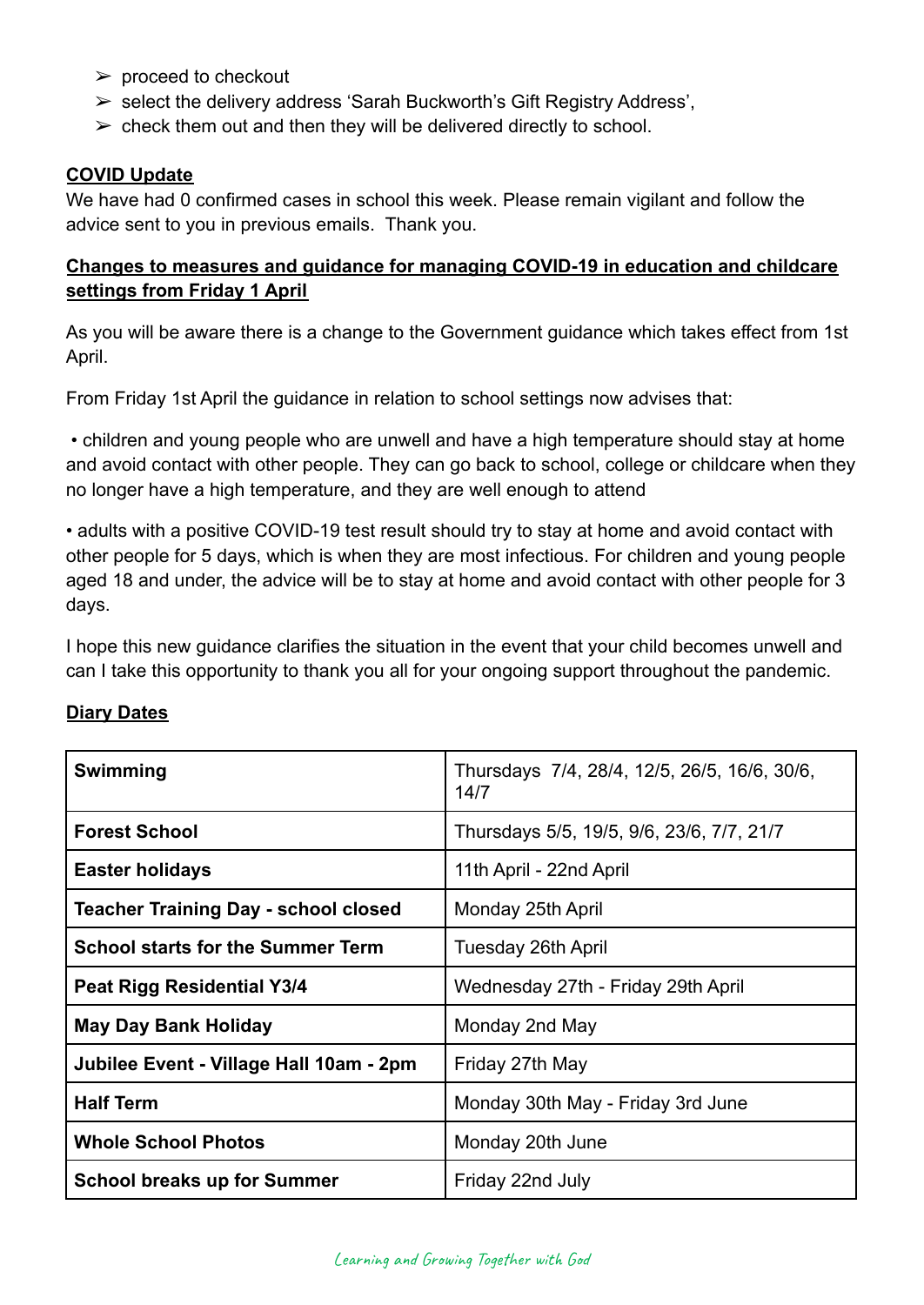Next week, I will be at Danby on Tuesday and Thursday and Egton on Monday, Wednesday and Friday.

Have a lovely weekend.

With best wishes,

Loz Orland

Liz Orland **Headteacher** 

# **The information below has not changed but is still relevant.**

## **Village Jubilee Party**

Danby village are holding a Queens Jubilee party for anyone to attend on Friday 3<sup>rd</sup> June 2022, starting at 1pm in the village hall, car park and green. Food stalls will be available.

They will be holding a "best Victoria Sponge" cake competition for everyone to enter and a drawing and poetry competition for the children which we will be contributing to as a school.

## **Ukraine Resources**

Obviously, the situation in the world has sadly changed over the last week or two. Some resources have been put out to enable school staff and families to support children with questions and discussions which you may find useful **[HERE](https://educationhub.blog.gov.uk/2022/02/25/help-for-teachers-and-families-to-talk-to-pupils-about-russias-invasion-of-ukraine-and-how-to-help-them-avoid-misinformation/)** and [Speaking with Children about](https://schools.cityofsanctuary.org/2022/02/28/speaking-with-children-about-the-war-in-ukraine) [the War in Ukraine | Schools of Sanctuary,](https://schools.cityofsanctuary.org/2022/02/28/speaking-with-children-about-the-war-in-ukraine) Advice [if you're upset by the news - CBBC](https://www.bbc.co.uk/newsround/13865002) [Newsround](https://www.bbc.co.uk/newsround/13865002), and in the additional resource added to the email.

## **Federation Jubilee Arrangements**

As the Jubilee celebrations fall during the half term holiday we are making a special plan for our own Jubilee celebration with both schools within our federation. A shared lunch is planned for both schools on Friday 27th May at Danby Village Hall. We very much hope to be in a position to invite parents to join us, so please do save the date and further details will follow in due course!

## **Castleton Cricket Club**

Castleton CC will be running Dynamos and All Stars cricket programmes for primary school children again this year. The programmes are accredited by the English Cricket Board and are delivered by trained coaches. Dynamos is a 7-week programme starting in May and is for children approx aged 8-11 (juniors). All Stars is an 8-week programme for children approx aged 5-7 (infants). Sessions are on Thursdays evenings at Castleton cricket pitch. All abilities welcome. If you would like to find out more or book a place, please visit: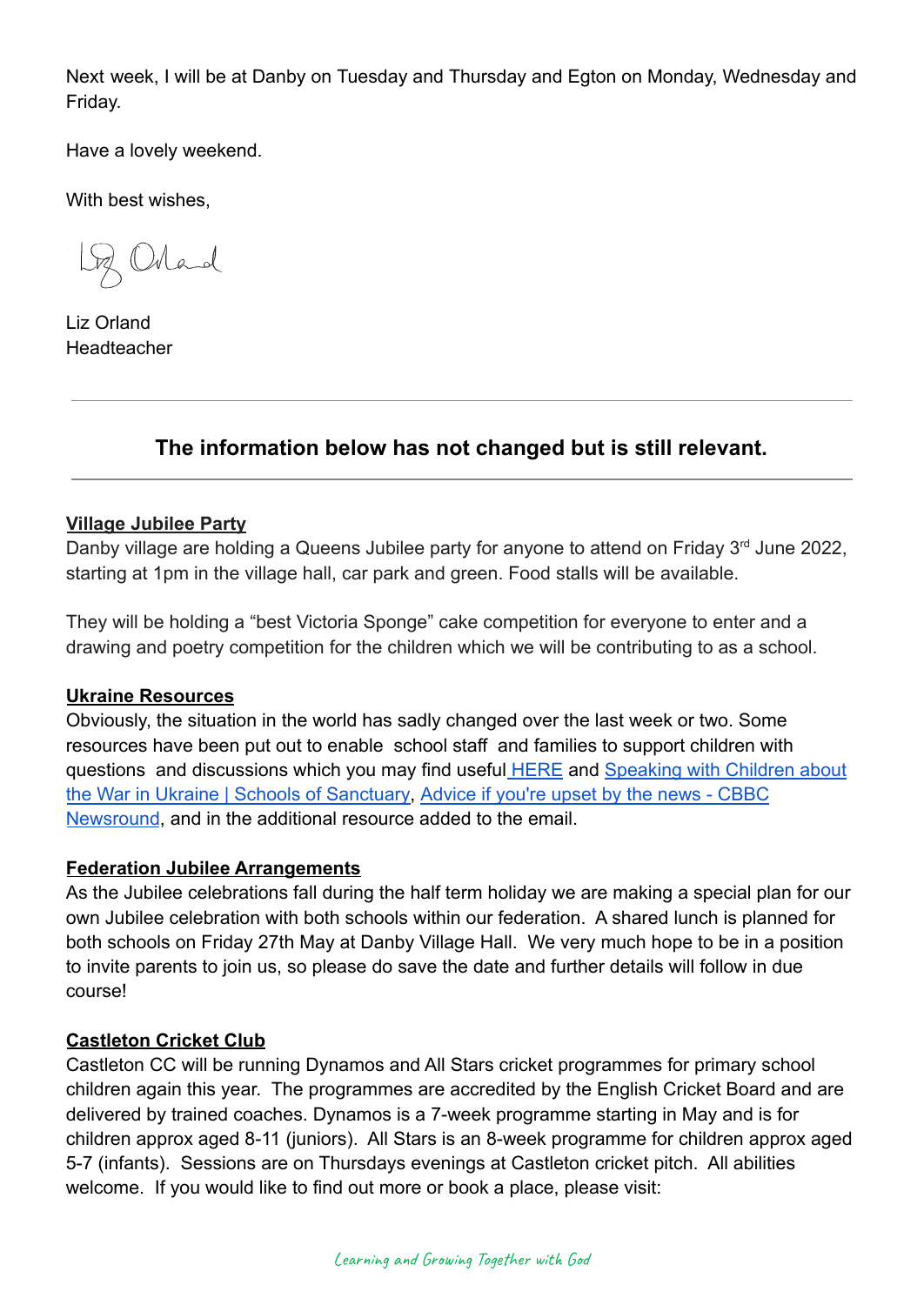#### **Dynamos**:

<https://ecb.clubspark.uk/Dynamos/Course/5bc82e88-03be-487d-a6db-4da62ee15b9c> **All Stars**: <https://ecb.clubspark.uk/AllStars/Course/bdf3b2e8-d953-43e4-aa3c-41560b1a49d0>

If you have any questions, please contact castletoncricketclub@gmail.com

#### **Free School Meal Eligibility**

If you think you may be entitled to free school meals for your child, please use the application form which can be found on the NYCC website -Free [school meals | North Yorkshire County](https://www.northyorks.gov.uk/free-school-meals) [Council.](https://www.northyorks.gov.uk/free-school-meals)

Even if your child is in Reception, Year 1 or Year 2 and currently receives universal free school meals, please check your entitlement. Being eligible will mean that the school receives additional funding for your child which will go towards their learning and any additional support they may need.

To qualify for free school meals you must fulfil one of the following criteria:

- Universal Credit, provided you have an annual net earned income of no more than £7,400, as assessed by earnings from up to three of your most recent assessment periods (£616.67 per month);
- Income Support;
- Income-based Jobseeker's Allowance;
- Income-related Employment and Support Allowance;
- Support under part six of the Immigration and Asylum Act 1999;
- The guarantee element of Pension Credit;
- Child Tax Credit, provided you are also not entitled to Working Tax Credit and have an annual household gross income that does not exceed £16,190 (as assessed by HMRC); or
- Working Tax Credit run-on, paid for four weeks after you stop qualifying for Working Tax Credit. Please note that contributions-based benefits, including contribution-related Jobseekers' Allowance do not entitle you to claim free school meals.

If you need any help or further clarification, please contact the school office.

#### **Jewellery in School**

Please could we remind everyone of the policy regarding jewellery in school.

**'Jewellery is not allowed to be worn for Health and Safety reasons following a directive from North Yorkshire County Council. However a watch and small stud earrings may be worn on a daily basis but must be removed for PE.'**

We have noticed a number of children wearing items such as bracelets and necklaces recently. Not only does this present a health and safety risk but also causes upset if these items get lost. If you wish your child to have their ears pierced, we recommend that you have this done over the Summer holiday period to allow them to heal before a return to school. **All earrings must now be removed for PE and Swimming lessons, we are not allowed to tape over them as in previous times.**